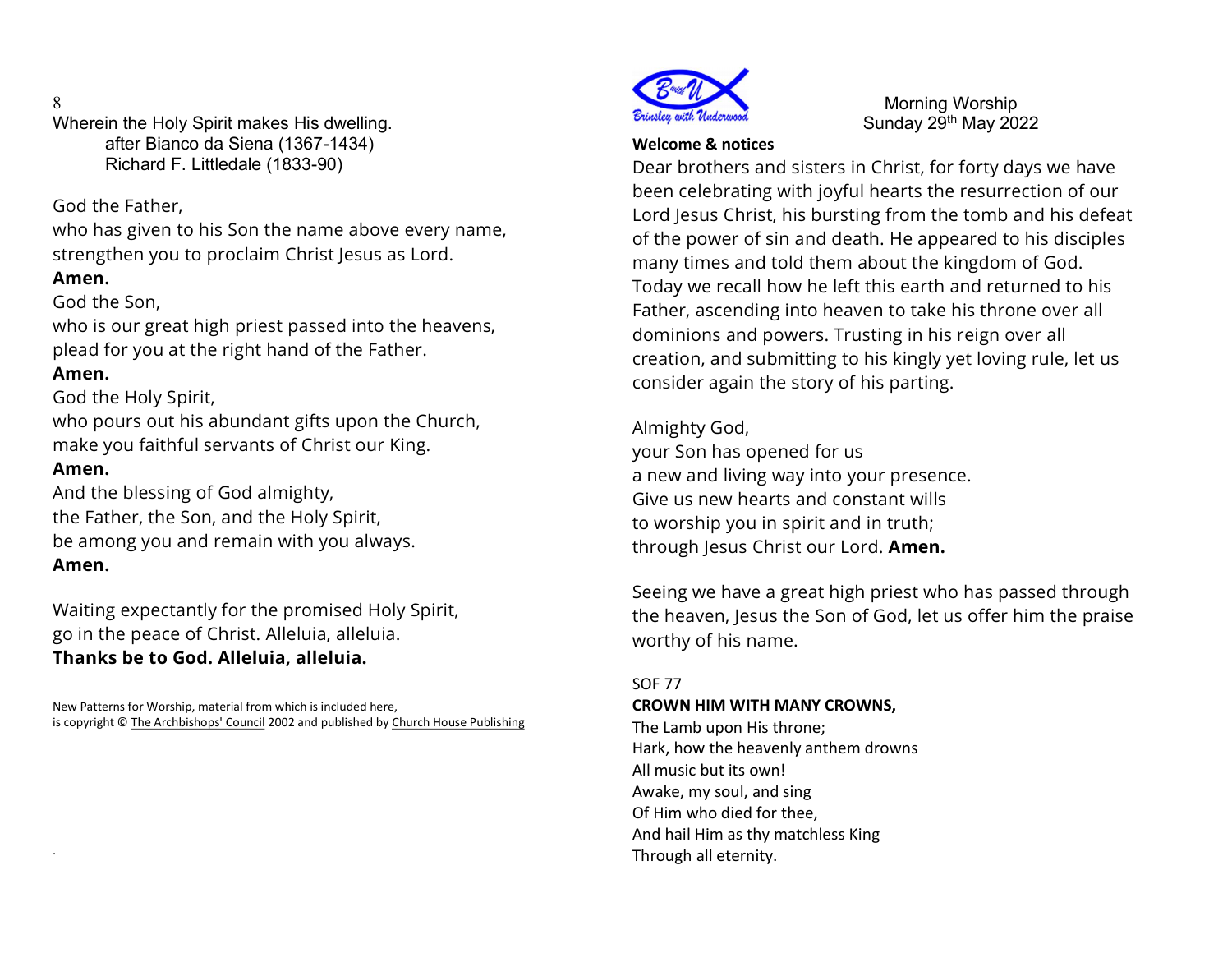Crown Him the Lord of life, Who triumphed o'er the grave And rose victorious in the strife For those He came to save: His glories now we sing, Who died and rose on high, Who died eternal life to bring And lives that death may die.

Crown Him the Lord of love; Behold His hands and side, Those wounds yet visible above In beauty glorified: No angel in the sky Can fully bear that sight, But downward bends His burning eye At mysteries so bright.

Crown Him the Lord of peace, Whose power a sceptre sways From pole to pole, that wars may cease, And all be prayer and praise: His reign shall know no end, And round His piercèd feet Fair flowers of paradise extend Their fragrance ever sweet.

Crown Him the Lord of years, The Potentate of time, Creator of the rolling spheres, Ineffably sublime! All hail, Redeemer, hail! For Thou hast died for me;

.

### 7

As we long for your renewing, make us ready for your coming Spirit. As we long for your equipping, make us ready for your coming Spirit. As we long for your empowering, make us ready for your coming Spirit.

#### SOF 1202

.

### COME DOWN, O LOVE DIVINE,

Seek Thou this soul of mine And visit it with Thine own ardour glowing; O Comforter, draw near, Within my heart appear, And kindle it, Thy holy flame bestowing.

O let it freely burn, Till earthly passions turn To dust and ashes, in its heat consuming; And let Thy glorious light Shine ever on my sight, And clothe me round, the while my path illuming.

Let holy charity Mine outward vesture be, And lowliness become mine inner clothing; True lowliness of heart, Which takes the humbler part, And o'er its own shortcomings weeps with loathing.

And so the yearning strong, With which the soul will long, Shall far outpass the power of human telling; For none can guess its grace, Till he become the place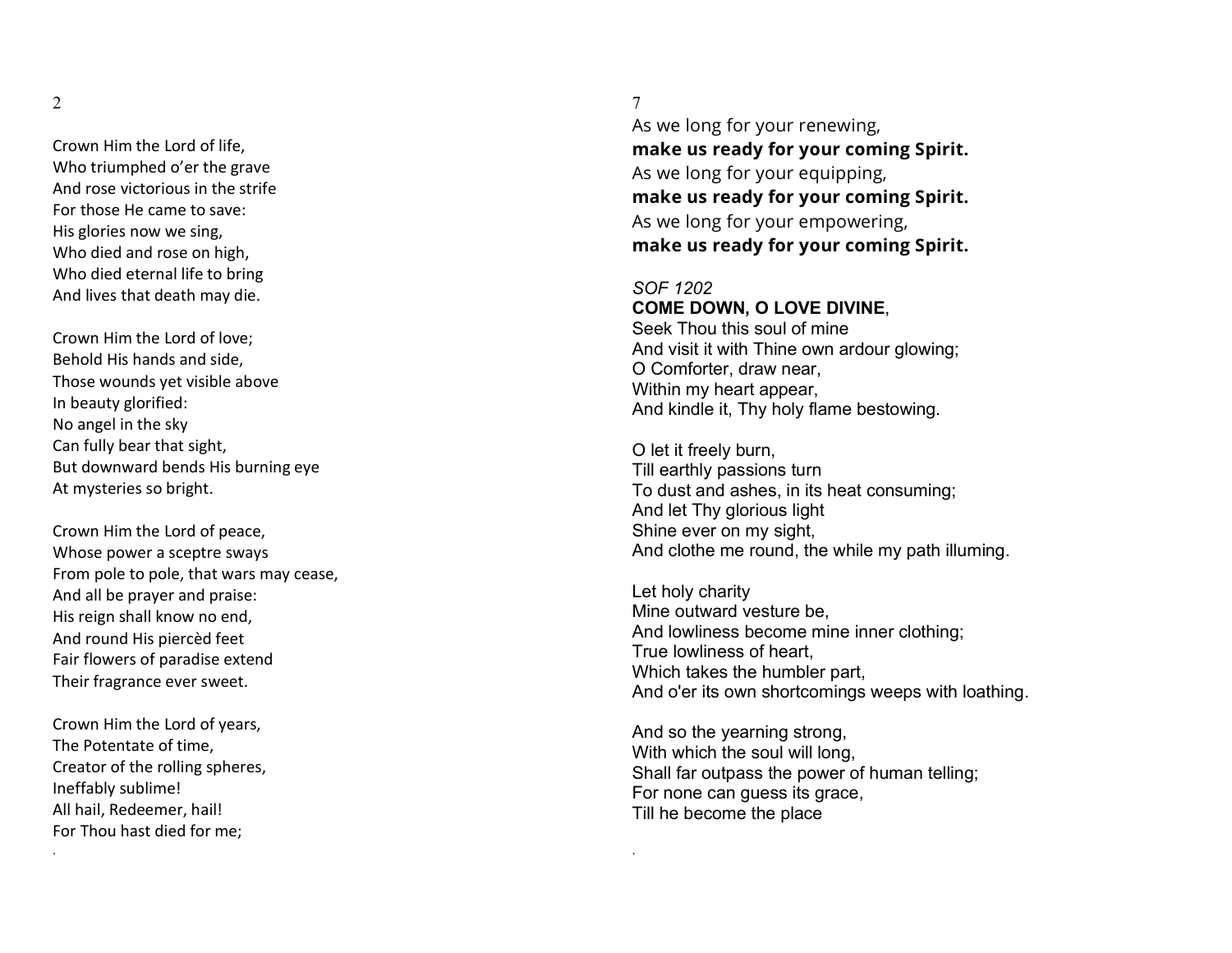### 6 Hail Him who saves you by His grace, And crown Him Lord of all.

Sinners, whose love can ne'er forget The wormwood and the gall, Go, spread your trophies at His feet, And crown Him Lord of all.

Let every kindred, every tribe On this terrestrial ball, To Him all majesty ascribe, And crown Him Lord of all.

O that, with yonder sacred throng, We at His feet may fall, Join in the everlasting song, And crown Him Lord of all! Edward Perronet, Revised John Rippon.

## Prayers.

.

Looking for the coming of his kingdom, as our Saviour taught us, so we pray Our Father in heaven … As we wait in silence, make us ready for your coming Spirit. As we listen to your word, make us ready for your coming Spirit. As we worship you in majesty, make us ready for your coming Spirit. As we long for your refreshing, make us ready for your coming Spirit.

3 Thy praise shall never, never fail Throughout eternity. Matthew Bridges & Godfrey Thring.

Jesus is our high priest, tempted like us, yet without sin. He lives for ever in heaven to intercede for us. Through him we approach the throne of grace with confidence, and confess our sins.

O King enthroned on high, filling the earth with your glory: holy is your name, Lord God almighty. In our sinfulness we cry to you to take our guilt away, and to cleanse our lips to speak your word, through Jesus Christ our Lord. Amen.

May the God of love and power forgive you and free you from your sins, heal and strengthen you by his Spirit, and raise you to new life in Christ our Lord. Amen.

.

Risen Christ, you have raised our human nature to the throne of heaven: help us to seek and serve you, that we may join you at the Father's side, where you reign with the Spirit in glory,